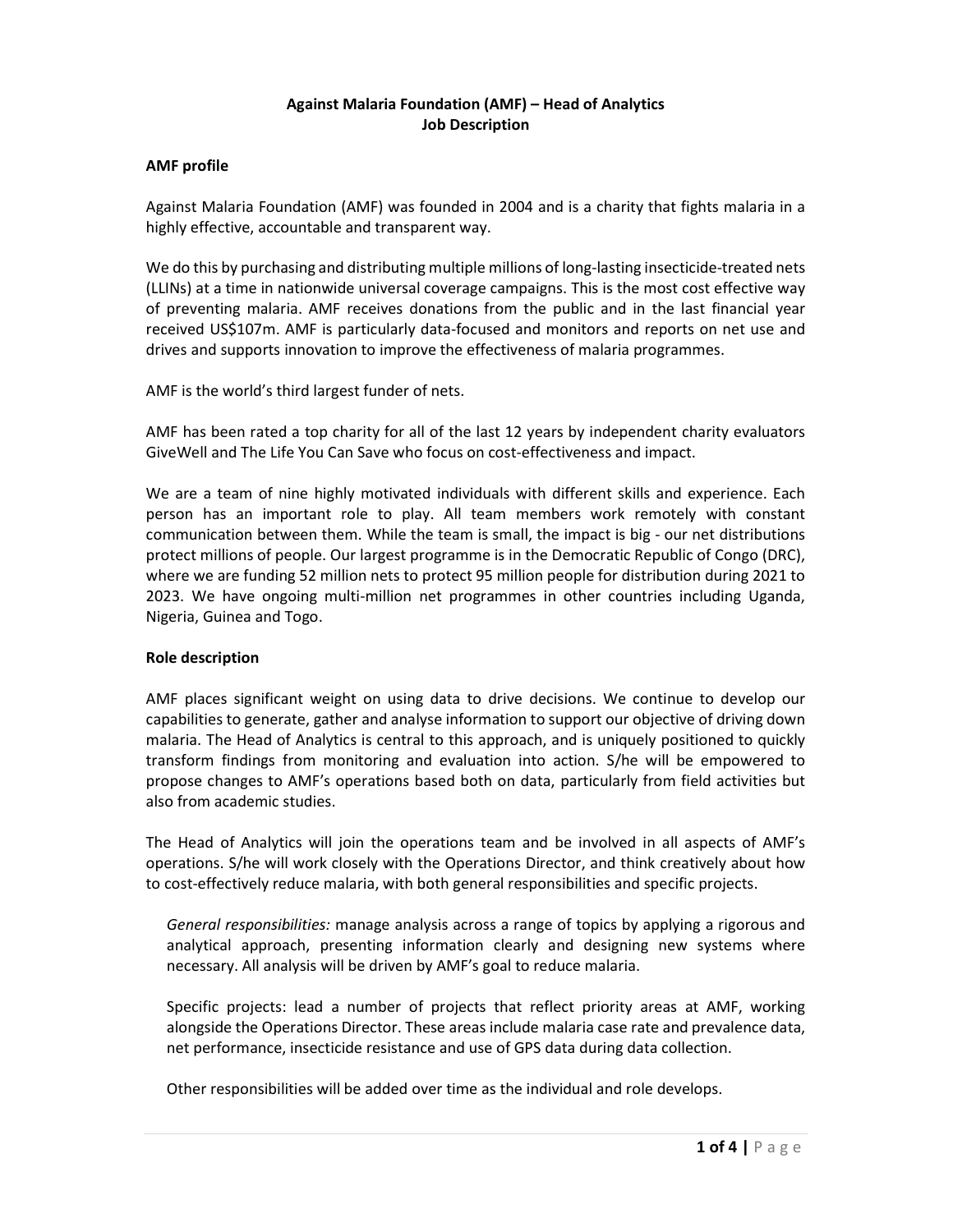## Further information

#### General responsibilities

The Head of Analytics will work closely with all members of the AMF team, including the CEO and Technology team, to supply insights that support decision-making. To do this effectively, s/he will be conscious of qualitative information such as partner organisational constraints, human resources, political factors etc, and integrate these into analyses.

More specifically, s/he will:

- Synthesise information from multiple sources, and weigh this information to propose a suggested outcome. In particular, s/he will provide analysis that will be used to determine the selection of specific mosquito nets for a given area
- Provide specific analysis driven by AMF's transparency to donors and organisations analysing the effectiveness of its programmes, including engaging with donor materials such as cost effectiveness analysis models
- Provide methodological support for AMF's monitoring and evaluation activities, considering concepts such as bias, sample size, confidence intervals etc
- Manage data from campaign registration and AMF's monitoring activities, alongside the Technology team, and perform analyses (including designing automated analyses) to inform follow-up actions
- Interface with the Operations and Technology teams to ensure that AMF's internal systems run efficiently and sustainably and present information in a meaningful way
- Review diverse information about malaria prevention and summarise this to share with the team, e.g. academic articles, regulatory documents, WHO reports
- Review financial information to support assessments of funding allocations to countries
- Manage and develop partnerships with external organisations that could represent opportunities for research collaboration
- Lead on projects where necessary, including management of external partners and AMF team members
- Introduce new analysis mechanisms and technologies where desirable

## Specific projects

The Head of Analytics will work closely with the Operations Director to lead a number of priority projects in areas with significant potential to reduce malaria. These projects may focus on analysing existing information or on establishing/growing systems to collect data.

It is expected that these projects will change over time. At present, AMF is focused on malaria case rate data, net performance data and insecticide resistance data. We have programmes in each of these areas and they will be developed significantly in the coming months and years.

#### 1. Malaria case rate and prevalence data

These data allow us to monitor impact and suggest or introduce additional actions that enhance malaria control.

- Analyse the impact of malaria incidence across AMF distributions by analysing large datasets, including using information/assumptions to remove unreliable data
- Incorporate relevant other factors such as distribution coverage and post-distribution monitoring results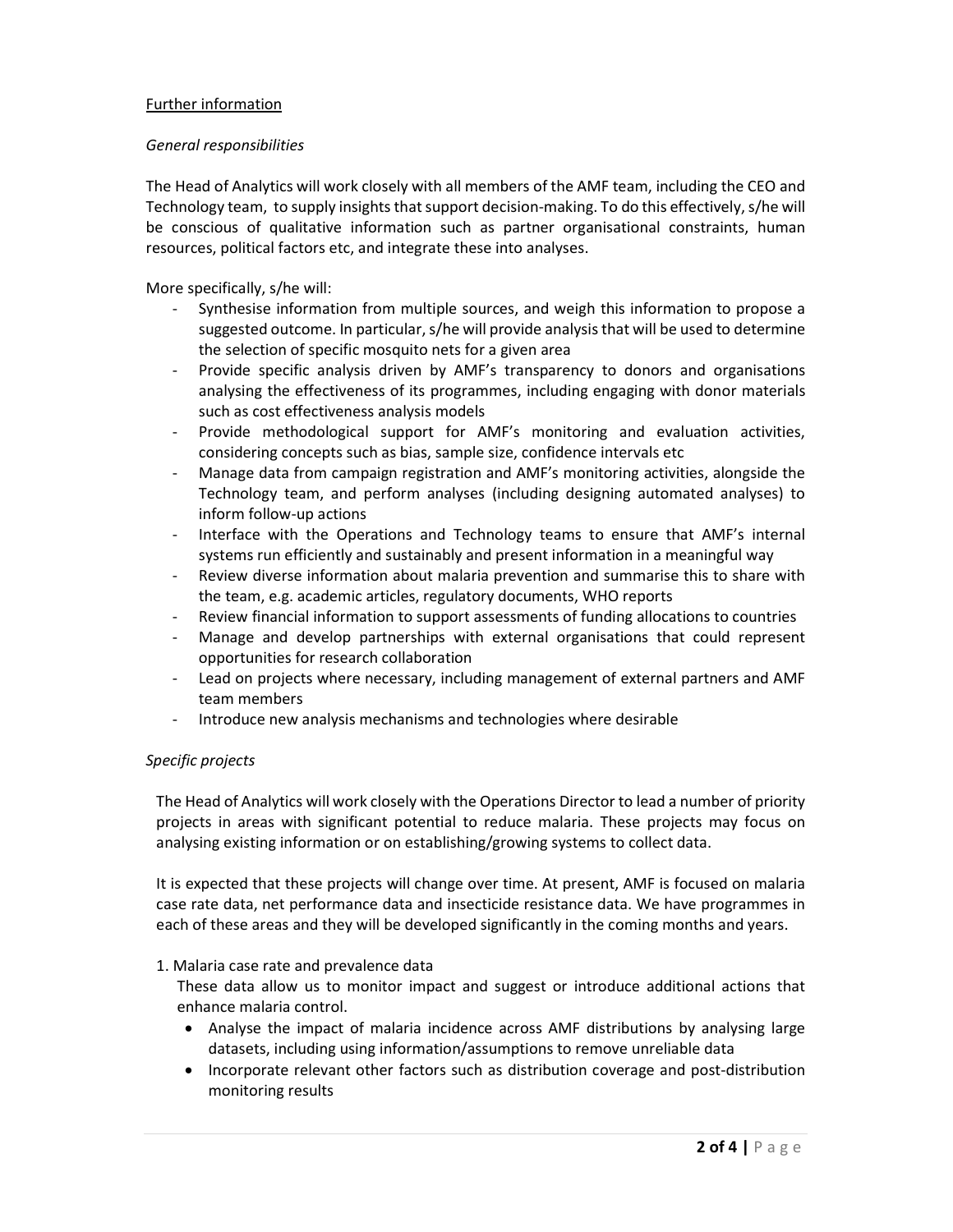- Manage and analyse malaria prevalence data collected by AMF during monitoring activities
- Assess the impact of net distributions occurring every 30 months

## 2. Net performance data

These data allow the performance of different types of nets, with different active ingredients to be monitored over the first three years of their life.

- Continue to develop a net testing programme that includes sampling nets from the field and sending them to labs for analysis
- Analyse the data to understand if nets are performing as expected and, if not, assess the likely reasons for this
- Use data and conclusions in discussions with suppliers and other partners to influence decision making and help drive improvements

## 3. Insecticide resistance data

These data are crucial in driving net type decisions for specific countries or regions.

- Assess gaps in the current system of insecticide resistance data collection in the countries that AMF supports
- Develop a plan to strengthen these data collection programmes, making use of incountry capacity
- Manage insecticide resistance data collection, both from the field and lab tests
- Feed information and conclusions into decision making during net selection

## 4. Use of GPS during data collection

Data collection using electronic devices is now standard in AMF's programmes, such that GPS data can be used to improve data quality to ensure nets are distributed accurately where they are needed

- Understand registration data, collection methods, and existing infrastructure/ platforms
- Explore and share methods of using GPS data
- Work alongside AMF and in-country partners to build final solutions into standard platforms

Other areas of interest include: measuring and reducing the environmental impact of LLINs and developing our capabilities with electronic data collection.

## Characteristics of the successful candidate

We are looking for someone who has strong analytical skills, strong interpersonal and intellectual skills, who works collaboratively in a team and relishes responsibility and the opportunity to learn and develop their abilities. The ideal candidate will be motivated to help improve the lives of those affected by the wider impacts of malaria.

Required

- Strong, demonstrated analytical ability, including strong Excel skills covering complex formulae
- Experience working with large datasets using e.g. Python, R, Stata. Note that AMF operates using its own custom-built web-based interfaces and does not currently use tools such as Alteryx, Tableau, Power BI.
- Excellent interpersonal skills to build and maintain strong working relationships